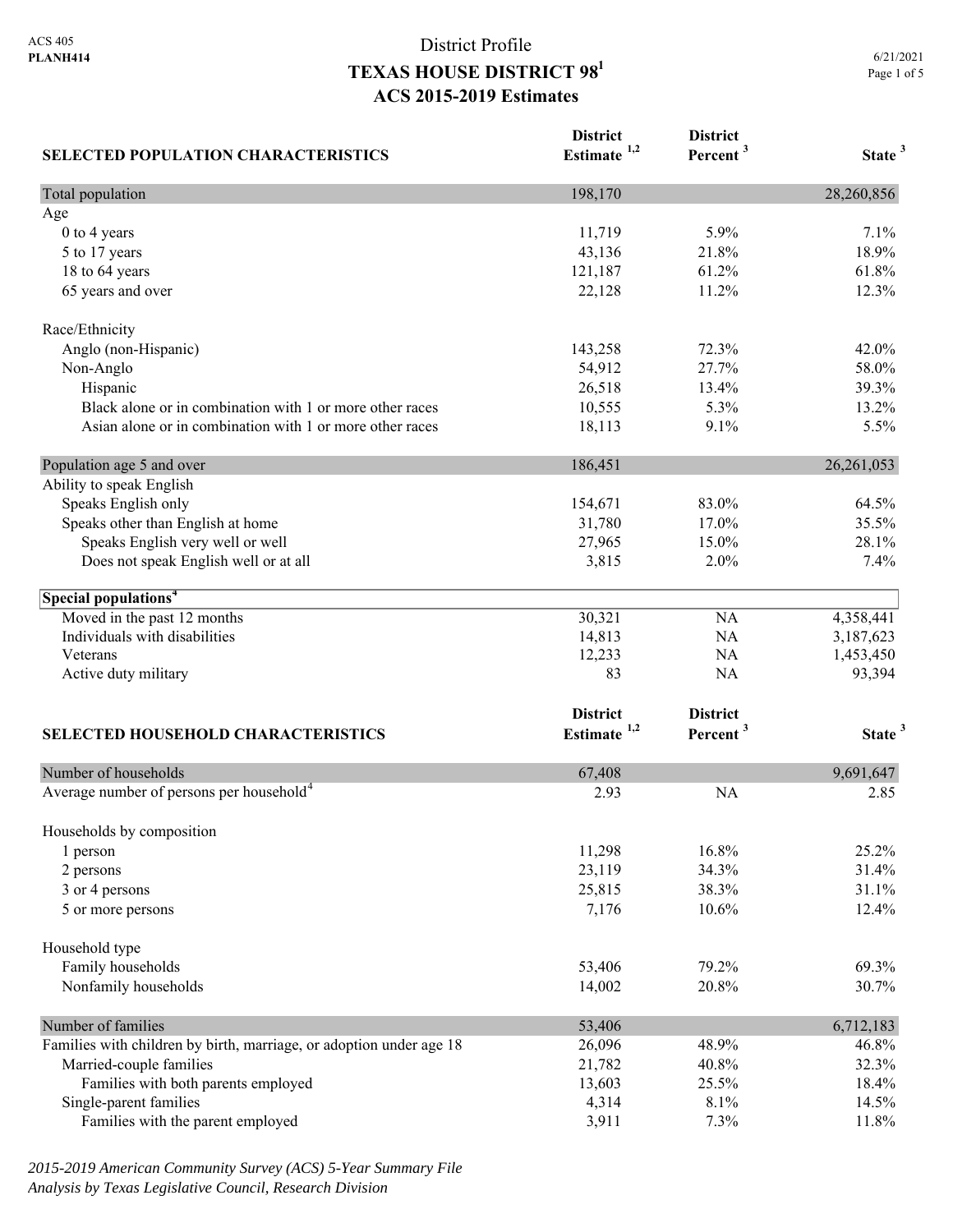| <b>SELECTED EDUCATION CHARACTERISTICS</b>                                | <b>District</b><br>Estimate <sup>1,2</sup> | <b>District</b><br>Percent <sup>3</sup> | State <sup>3</sup> |
|--------------------------------------------------------------------------|--------------------------------------------|-----------------------------------------|--------------------|
| Population age 3 and over enrolled in school                             | 58,248                                     |                                         | 7,681,758          |
| School status                                                            |                                            |                                         |                    |
| In preschool (public and private)                                        | 4,348                                      | 7.5%                                    | 6.0%               |
| In kindergarten, elementary, middle, or high school (public and private) | 43,092                                     | 74.0%                                   | 69.8%              |
| In preschool through 12th grade (public only)                            | 39,958                                     | 68.6%                                   | 68.8%              |
| In college, graduate, or professional school                             | 10,808                                     | 18.6%                                   | 24.3%              |
| Population age 25 and over                                               | 130,242                                    |                                         | 18, 131, 554       |
| <b>Educational</b> attainment                                            |                                            |                                         |                    |
| Bachelor's degree or higher                                              | 72,781                                     | 55.9%                                   | 29.9%              |
| Less than high school graduate                                           | 5,167                                      | $4.0\%$                                 | 16.3%              |
| <b>SELECTED LABOR CHARACTERISTICS</b>                                    | <b>District</b><br>Estimate <sup>1,2</sup> | <b>District</b><br>Percent <sup>3</sup> | State <sup>3</sup> |
| Civilian employed population age 16 and over                             | 102,808                                    |                                         | 13,253,631         |
| Civilian employment sector                                               |                                            |                                         |                    |
| Private sector                                                           | 86,772                                     | 84.4%                                   | 80.1%              |
| Government sector                                                        | 9,677                                      | 9.4%                                    | 13.0%              |
| Self-employed                                                            | 6,146                                      | 6.0%                                    | $6.7\%$            |
| Industry for civilian employed population                                |                                            |                                         |                    |
| Agriculture, forestry, fishing, hunting, and mining                      | 1,231                                      | 1.2%                                    | 3.0%               |
| Construction                                                             | 4,302                                      | 4.2%                                    | 8.6%               |
| Manufacturing                                                            | 9,967                                      | 9.7%                                    | 8.5%               |
| Wholesale trade                                                          | 4,316                                      | 4.2%                                    | 2.9%               |
| Retail trade                                                             | 10,663                                     | 10.4%                                   | 11.4%              |
| Transportation and warehousing and utilities                             | 8,416                                      | 8.2%                                    | 5.9%               |
| Information                                                              | 3,154                                      | 3.1%                                    | 1.7%               |
| Finance and insurance, and real estate and rental and leasing            | 12,855                                     | 12.5%                                   | 6.7%               |
| Professional, scientific, management, administrative, and waste mgmt.    | 14,180                                     | 13.8%                                   | 11.5%              |
| Educational services and health care and social assistance               | 17,617                                     | 17.1%                                   | 21.6%              |
| Arts, entertainment, recreation, accommodation, and food services        | 9,551                                      | 9.3%                                    | 9.2%               |
| Other services, except public administration                             | 3,623                                      | 3.5%                                    | 5.2%               |
| Public administration                                                    | 2,933                                      | 2.9%                                    | 4.0%               |
| Population age 16 to 64                                                  | 128,378                                    |                                         | 18,273,711         |
| Worked at all in the nast 12 months                                      | 105.725                                    | 82.40%                                  | 75.40%             |

| Worked at all in the past 12 months        | 105,725 | 82.4%   | 75.4% |
|--------------------------------------------|---------|---------|-------|
| Worked 50-52 weeks                         | 81.992  | 63.9%   | 59.0% |
| Usually worked 35 or more hours per week   | 73.647  | 57.4%   | 52.2% |
| Usually worked less than 35 hours per week | 8.345   | $6.5\%$ | 6.8%  |
|                                            |         |         |       |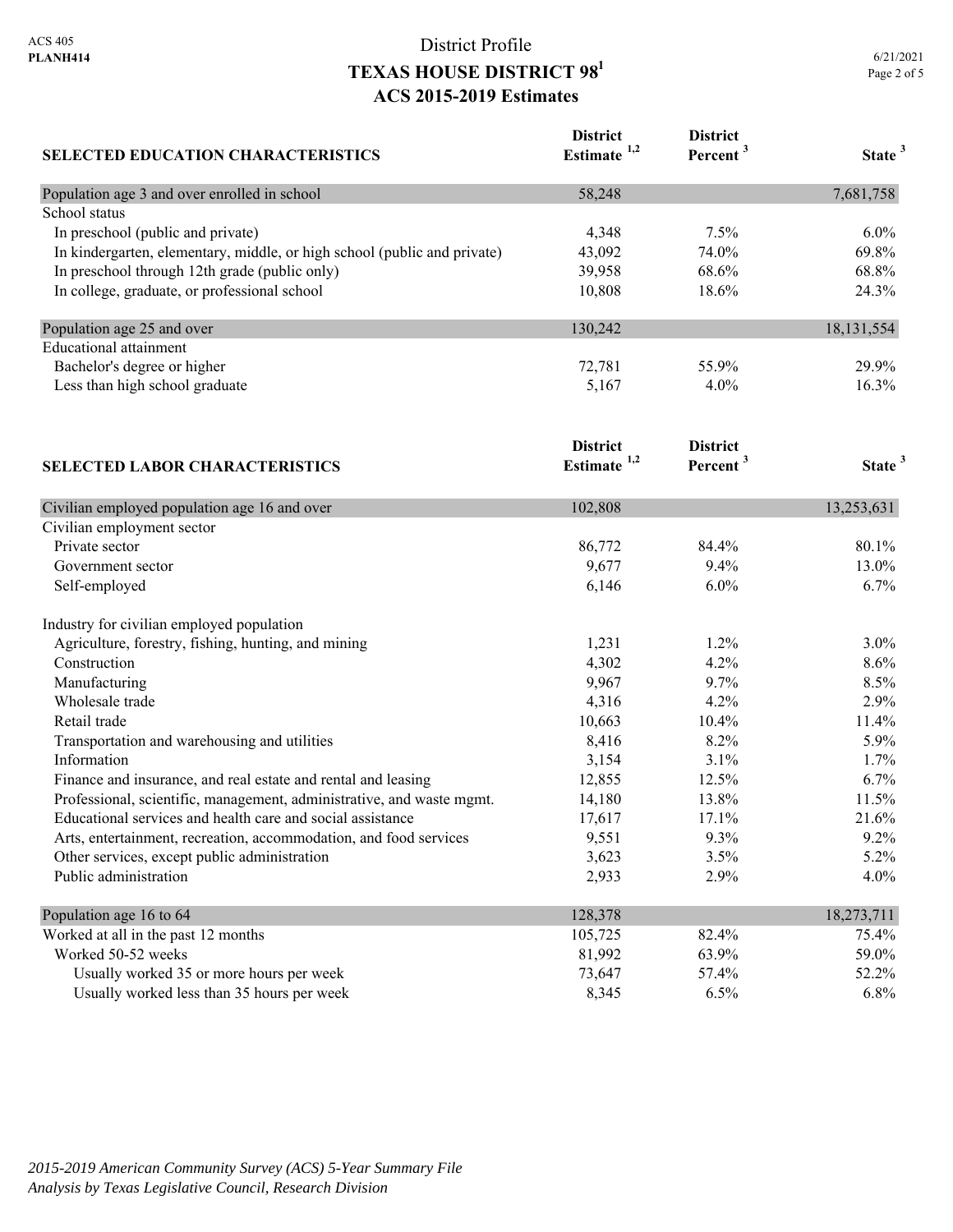| <b>SELECTED LABOR CHARACTERISTICS (continued)</b>               | <b>District</b><br>Estimate $1,2$ | <b>District</b><br>Percent <sup>3</sup> | State <sup>3</sup> |
|-----------------------------------------------------------------|-----------------------------------|-----------------------------------------|--------------------|
|                                                                 |                                   |                                         |                    |
| Workers age 16 and over                                         | 101,207                           |                                         | 13,115,511         |
| Means of transportation to work                                 |                                   |                                         |                    |
| Public transportation                                           | 214                               | 0.2%                                    | 1.4%               |
| Private vehicle                                                 | 89,562                            | 88.5%                                   | 90.5%              |
| Walk / bicycle / motorcycle                                     | 1,093                             | 1.1%                                    | 1.9%               |
| Taxi / other means                                              | 1,162                             | 1.1%                                    | 1.2%               |
| Worked at home                                                  | 9,176                             | 9.1%                                    | 5.0%               |
| Travel time to work <sup>5</sup>                                |                                   |                                         |                    |
| Less than 15 minutes                                            | 18,874                            | 18.6%                                   | 23.6%              |
| 15 minutes to 29 minutes                                        | 32,494                            | 32.1%                                   | 34.2%              |
| 30 minutes to 44 minutes                                        | 24,413                            | 24.1%                                   | 20.8%              |
| 45 minutes to 59 minutes                                        | 10,567                            | 10.4%                                   | 8.3%               |
| 60 minutes or more                                              | 5,683                             | 5.6%                                    | 8.1%               |
|                                                                 | <b>District</b>                   | <b>District</b>                         |                    |
| <b>SELECTED INCOME CHARACTERISTICS</b>                          | Estimate <sup>1,2</sup>           | Percent <sup>3</sup>                    | State <sup>3</sup> |
| Persons in poverty <sup>6</sup>                                 | 7,147                             | 3.6%                                    | 14.7%              |
| Per capita income <sup>4</sup>                                  | \$59,398                          | NA                                      | \$31,277           |
| Number of households                                            | 67,408                            |                                         | 9,691,647          |
| Annual household income                                         |                                   |                                         |                    |
| Less than \$10,000                                              | 1,220                             | 1.8%                                    | 6.1%               |
| \$10,000 to \$24,999                                            | 2,951                             | 4.4%                                    | 12.9%              |
| \$25,000 to \$49,999                                            | 6,512                             | 9.7%                                    | 21.8%              |
| \$50,000 to \$99,999                                            | 15,757                            | 23.4%                                   | 30.1%              |
| \$100,000 to \$199,999                                          | 22,353                            | 33.2%                                   | 21.7%              |
| \$200,000 and over                                              | 18,615                            | 27.6%                                   | 7.4%               |
| Households with social security income                          | 13,621                            | 20.2%                                   | 25.6%              |
| Households with supplemental security income (SSI)              | 1,123                             | 1.7%                                    | 4.7%               |
| Households with public assistance income'                       | 413                               | 0.6%                                    | 1.4%               |
| Households that received food stamps/SNAP in the past 12 months | 1,760                             | 2.6%                                    | 11.8%              |
| Number of families living in poverty                            | 1,445                             |                                         | 759,269            |
| With related children under age 18                              | 822                               | 56.9%                                   | 77.1%              |
| Married couple families                                         | 372                               | 25.7%                                   | 26.2%              |
| Single-parent families                                          | 450                               | 31.1%                                   | 50.9%              |
| Female head of household                                        | 387                               | 26.8%                                   | 44.4%              |
| Male head of household                                          | 63                                | 4.4%                                    | 6.4%               |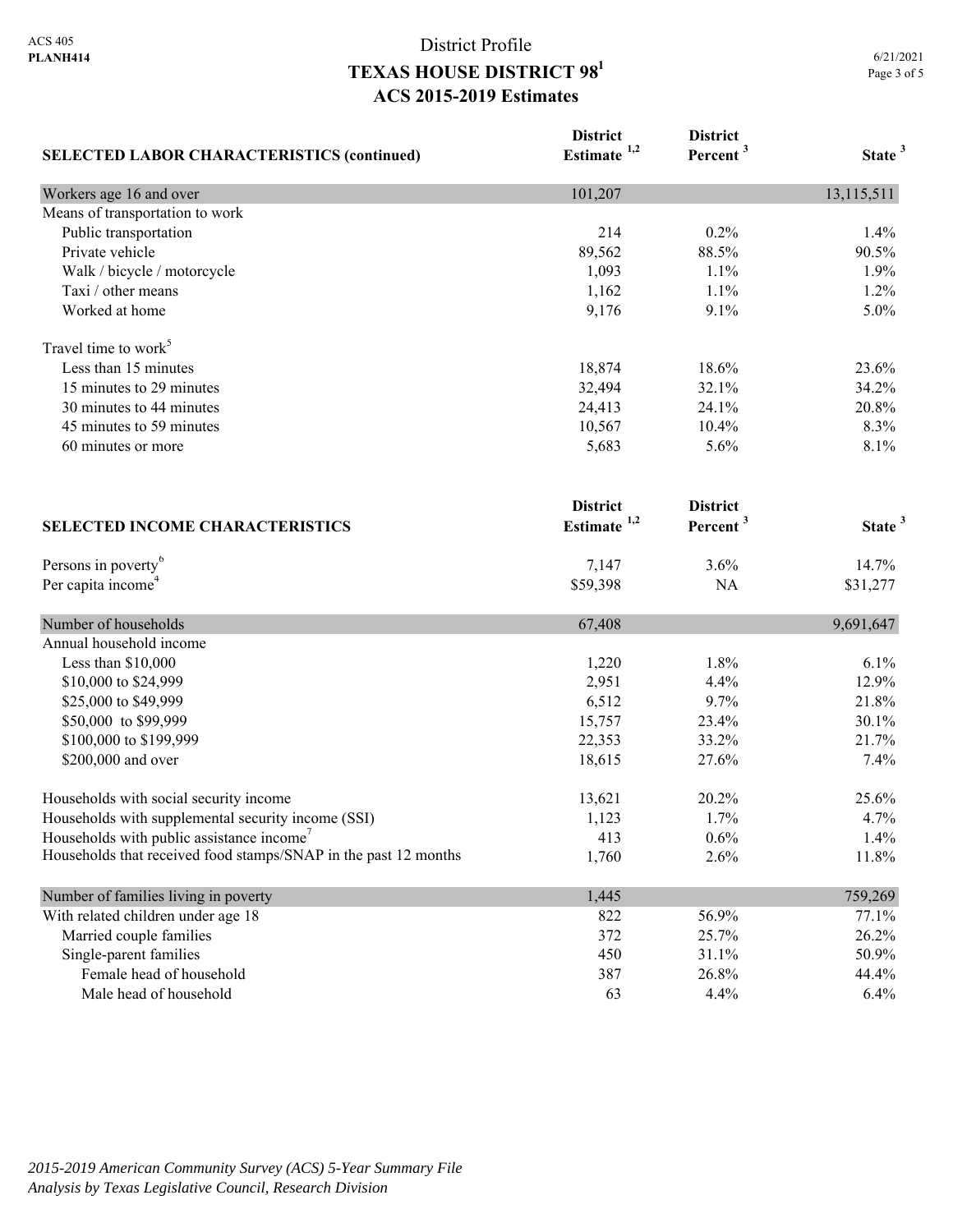**District** 

**District** 

**SELECTED HOUSING CHARACTERISTICS Estimate 1,2 Percent <sup>3</sup> State <sup>3</sup>** Number of housing units 10,937,026 Age of housing Built in 2010 or later 10.4% 10.4% 10.4% 10.4% 10.4% 10.4% 10.4% 10.4% 10.5% 10.4% 10.5% 10.4% 10.5% 10.5% 10.5% 10.5% 10.5% 10.5% 10.5% 10.5% 10.5% 10.5% 10.5% 10.5% 10.5% 10.5% 10.5% 10.5% 10.5% 10.5% 10.5% 10.5% 10.5% 1 Built between 2000 and 2009 20.336 29.2% 19.3% Built between 1990 and 1999 18,104 26.0% 15.2% Built between 1970 and 1989 19,206 27.6% 31.4% Built before 1970 23.7% 23.7% Occupancy status Owner-occupied 51,399 73.9% 54.9% 54.9% Renter-occupied 16,009 23.0% 33.7% Vacant 2,189 3.1% 11.4% Median gross rent (contract rent plus estimated utility and fuel cost)<sup>4</sup> 81,446 NA \$1,045 Median value of owner-occupied housing units<sup>4</sup> \$380,500 NA \$172,500 Number of owner-occupied housing units 6,004,802 6,004,802 Value of owner-occupied housing Less than \$50,000 8.9% 8.9% \$50,000 to \$99,999 645 1.3% 16.5% 16.5% \$100,000 to \$199,999  $\begin{array}{cccc} 32.2\% & 32.2\% \end{array}$  \$200,000 to \$499,999 28,881 56.2% 34.8% \$500,000 and above 16,302 31.7% 7.6% 7.6% Selected monthly owner costs as a percentage of household income<sup>8</sup> 35 percent or more 15.3% 12.7% 15.3% 20 to 34.9 percent 24.9% 24.9% 24.9% 24.9% 24.9% 26.5% 24.9% 26.5% 24.9% 26.5% 26.5% 26.5% 26.6% 26.7% 26.7% 26.5% 26.7% 26.7% 26.7% 26.7% 26.7% 26.7% 26.7% 26.7% 26.7% 26.7% 26.7% 26.7% 26.7% 26.7% 26.7% 26.7% 26.7% 26.7% Less than 20 percent 29,934 58.2% 59.0% Vehicles available in owner-occupied housing units No vehicle  $\frac{431}{0.8\%}$  2.1% One or more vehicles 60.968 99.2% 97.9% 97.9% Number of renter-occupied housing units 16,009 3,686,845 Gross rent<sup>9</sup> Less than \$500  $307$  1.9% 6.2%  $$500 \text{ to } $749$  13.4% 13.4%  $\frac{$750 \text{ to } $999}$  24.2% 24.2% \$1,000 to \$1,249 20.7% 20.7% \$1,250 and above 30.5% 30.5% 30.5% 30.5% 30.5% 30.5% 30.5% 30.5% 30.5% 30.5% 30.5% 30.5% 30.5% 30.5% 30.5% 30.5% 30.5% 30.5% 30.5% 30.5% 30.5% 30.5% 30.5% 30.5% 30.5% 30.5% 30.5% 30.5% 30.5% 30.5% 30.5% 30.5% 30.5% 30.5% 3 Gross rent as a percentage of household income<sup>8</sup> 35 percent or more 35.9% 35.9% 20 to 34.9 percent 32.1% 36.5% 32.1% Less than 20 percent 24.9% 24.9% 26.058 31.6% 24.9% Vehicles available in renter-occupied housing units No vehicle  $996$  6.2% 10.5% One or more vehicles 89.5% 89.5%